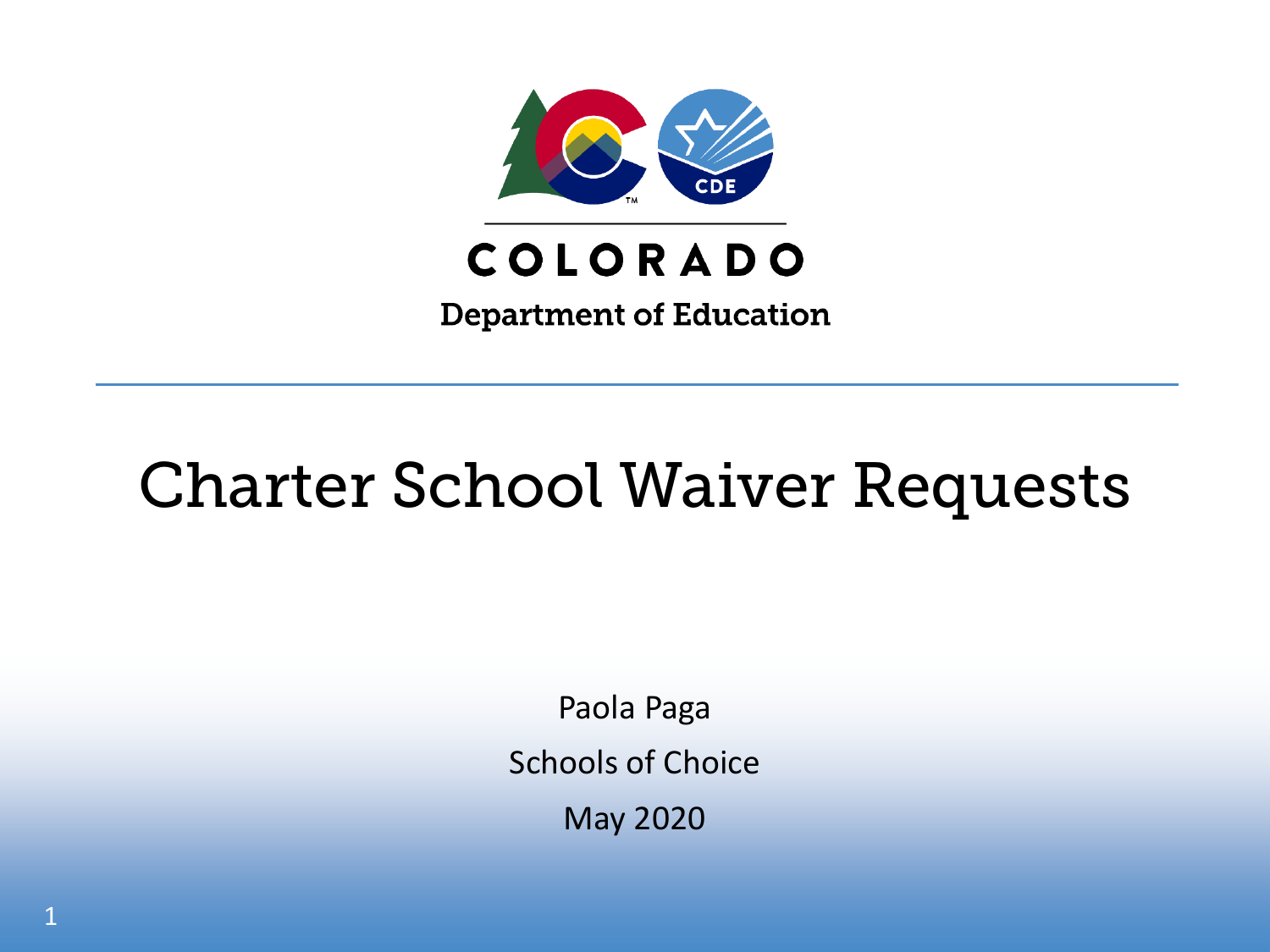#### Presentation Overview

- Introduction
- Types of waiver requests
- Process, timing, form
- Recent activity and guidance
- Resources
- Example
- Public Notice and Financial Transparency

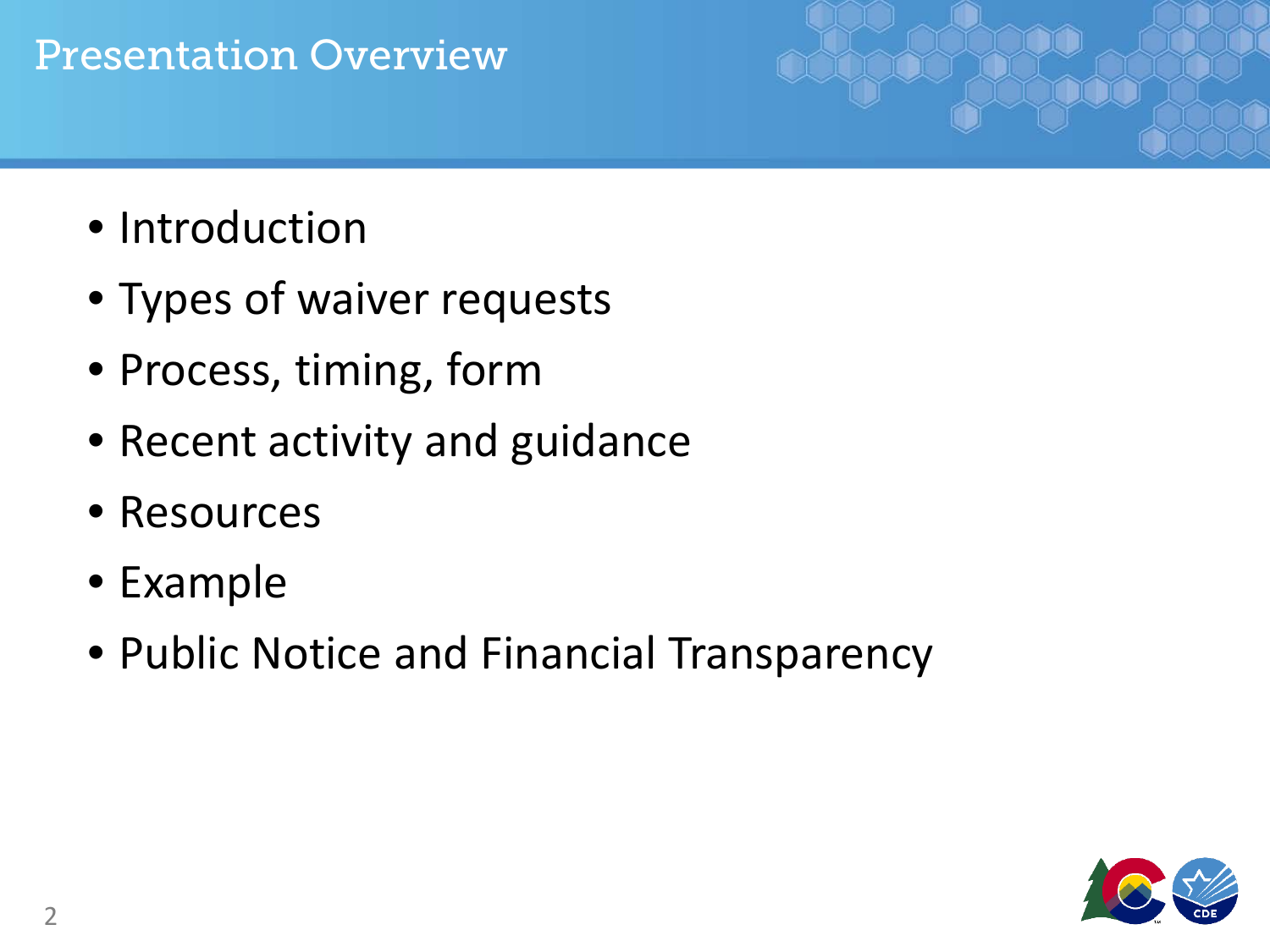#### Introduction

- What is a charter waiver request?
	- Request to operate free from district policy, state statute, and/or state rule.
- What is the purpose of a charter waiver request?
	- Flexibility
	- Planning and accountability
- What are the more commonly requested charter waiver requests?
	- Personnel, curriculum, evaluations, school readiness, calendar
- How long do waivers last?
	- Valid through charter term, request again upon charter renewal or modification

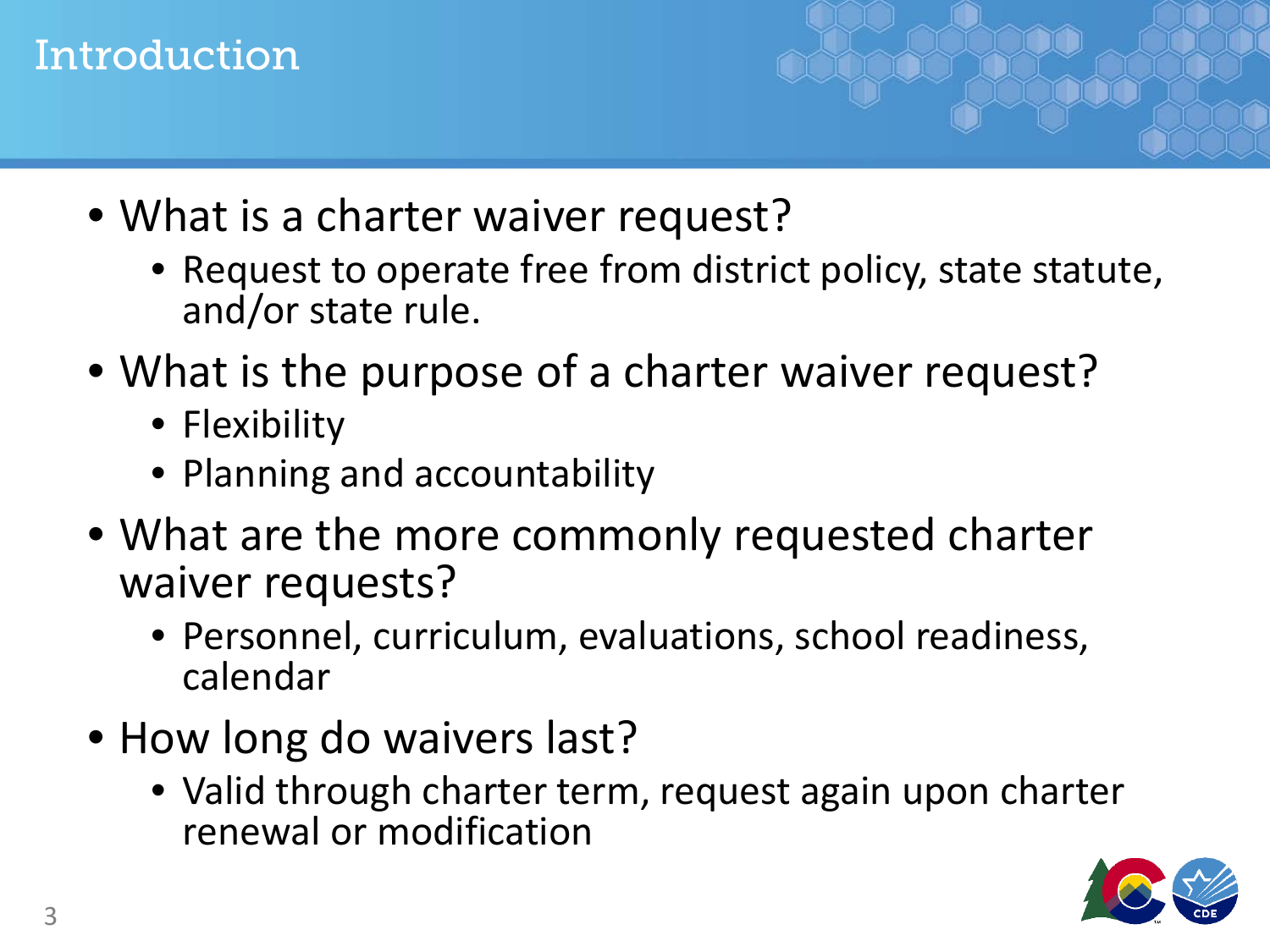## Types of waiver requests

| <b>Term</b>                                | <b>Definition</b>                                                                                                                                                             |
|--------------------------------------------|-------------------------------------------------------------------------------------------------------------------------------------------------------------------------------|
| Automatic                                  | Waivers being granted automatically to all charter schools upon the<br>establishment of a charter contract, renewal or extension, for the term<br>of the contract.            |
| Non-Automatic                              | Waivers formally requested by a charter school not included on the<br>automatic or prohibited list. A rationale and replacement plan must be<br>provided in the request.      |
| Prohibited                                 | Provisions of law which charter schools are not allowed to seek waivers                                                                                                       |
| Rationale and<br>Replacement<br>Plan (RRP) | Each waiver must contain rationale as to why the waiver is being<br>requested and a replacement plan indicating how the school will<br>continue to meet the intent of the law |
| Delegatory                                 | RRPs in which the authority has been delegated from the authorizing<br>board to the charter school governing board to create policies and<br>practices                        |
| Substantive                                | RRPs which provide greater detail on how the charter will meet the<br>intent of the law.                                                                                      |

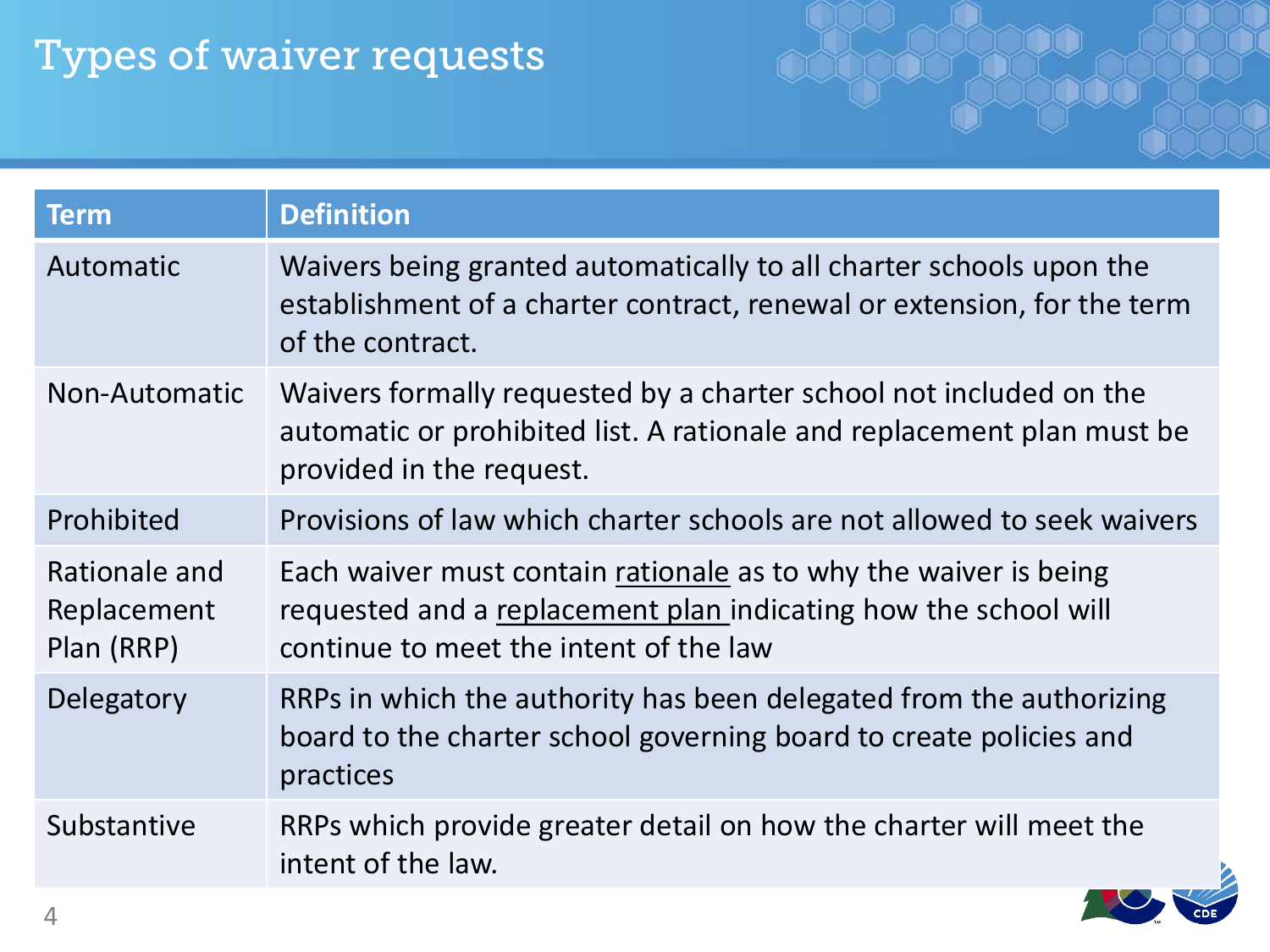#### Types of waiver requests – Automatic & Non automatic

- Automatic
	- Pursuant to 22-30.5-103, C.R.S., automatic waivers are now defined as those being granted automatically to all charter schools upon the establishment of a charter contract, renewal or extension, for the term of the contract.
	- A charter school is not required to submit an RRP for an automatic waiver; however, a charter school must identify which automatic waivers it plans to invoke.
- Non-Automatic

*"Within 10 days after the contract is approved by the chartering local board of education, the chartering local board of education shall deliver to the state board any request for waiver of state statutes and state board rules that are not automatic waivers. The chartering local board of education shall request the release by submitting a complete copy of the signed charter contract."* 

*C.R.S. § 22-30.5-105(3)*

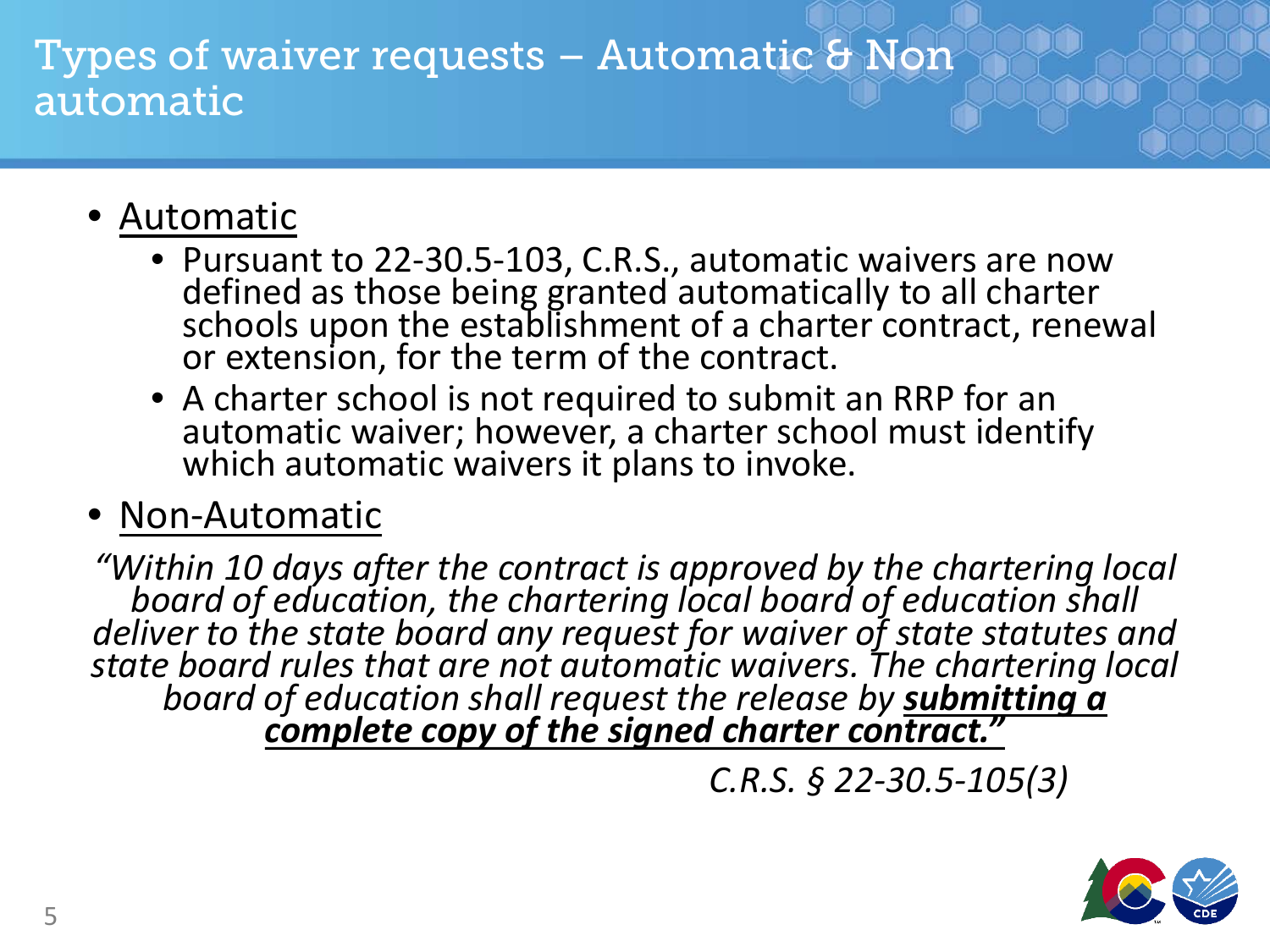## Types of waiver requests - Prohibited

- Charter Schools may not waive out of any of these provisions of law:
	- Public School Finance Act
	- State assessments
	- School Accountability Committees
	- School performance reports
	- Children's Internet Protection Act
	- Requirement to post online the list of waivers that have been obtained
	- Notification to parents of alleged criminal conduct by school employees
	- Requirements concerning suspension and expulsion of students in preschool through second grade
- In addition, the State Board of Education does not have authority to grant waivers from non-education statutes (statutes outside of title 22); or Federal statutes, including ESSA and IDEA.

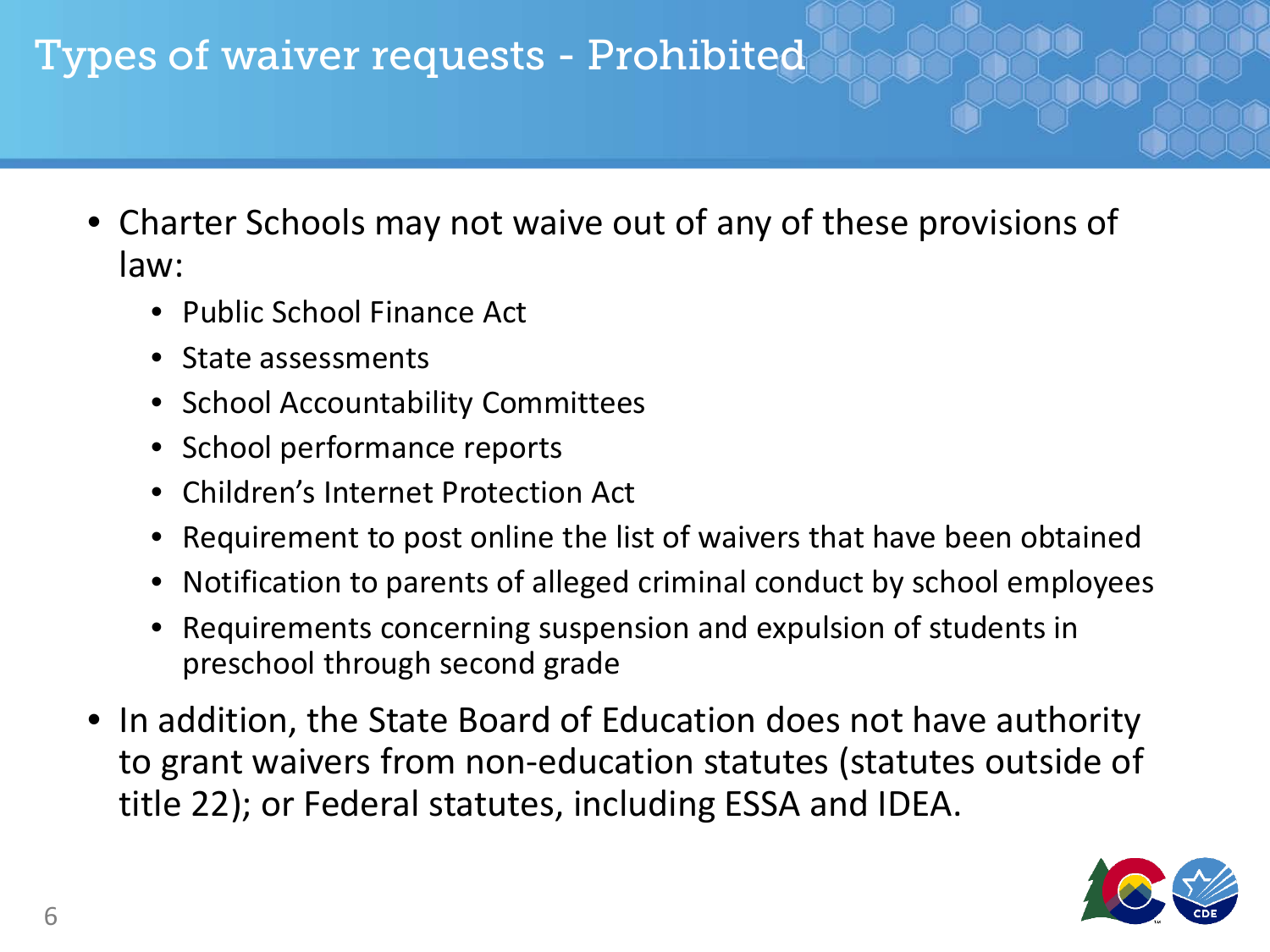#### Types of waiver requests – Delegatory vs. Substantive

- Delegatory
	- RRPs in which the authority has been delegated from the authorizing board to the charter school governing board to create policies and practices.
		- Example: Journey Academy shall be delegated the authority from the School District to **Exercise 1** in accordance with the Charter School Agreement.
- Substantive
	- RRPs that provide greater detail on how the charter school will meet the intent of the law. They are meant to clarify that certain minimum standards will still be met. Typically they are used for provisions related to licensure and school readiness.
		- Example: "Charter school will adopt its own policies concerning teacher certification. All teachers will at a minimum have \_\_\_\_\_\_\_\_\_."

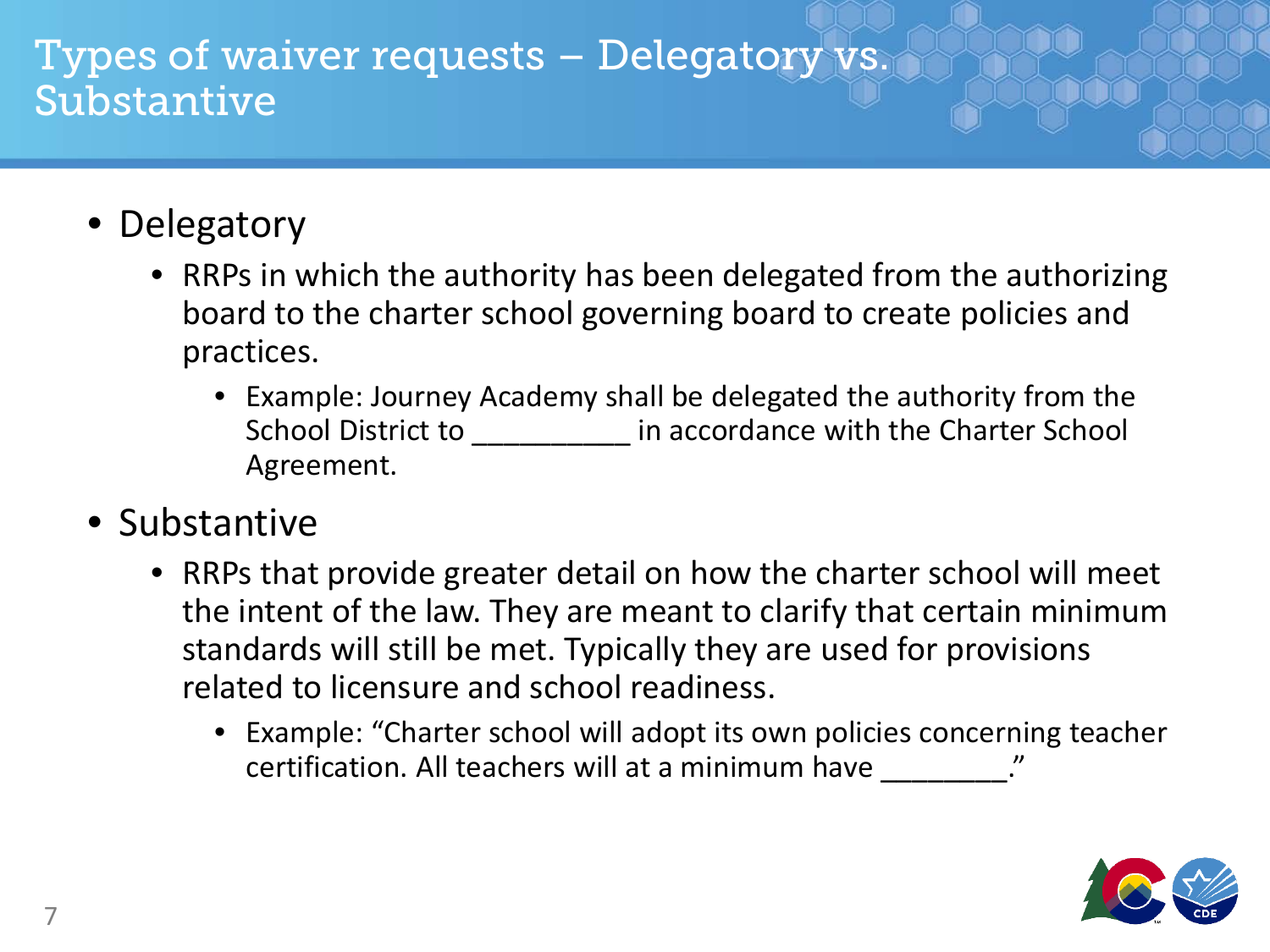#### Process for charter waiver requests

- Formal Request
	- Made by charter school as part of charter application, amendment or renewal
- Early review (optional)
	- Conducted by SOC (Paola)
- Approval by charter authorizer
	- Becomes part of charter contract
- Approval by State Board of Education
	- State Board approves or denies (can approve or deny individual waivers)
- Renewal of charter or charter modifications

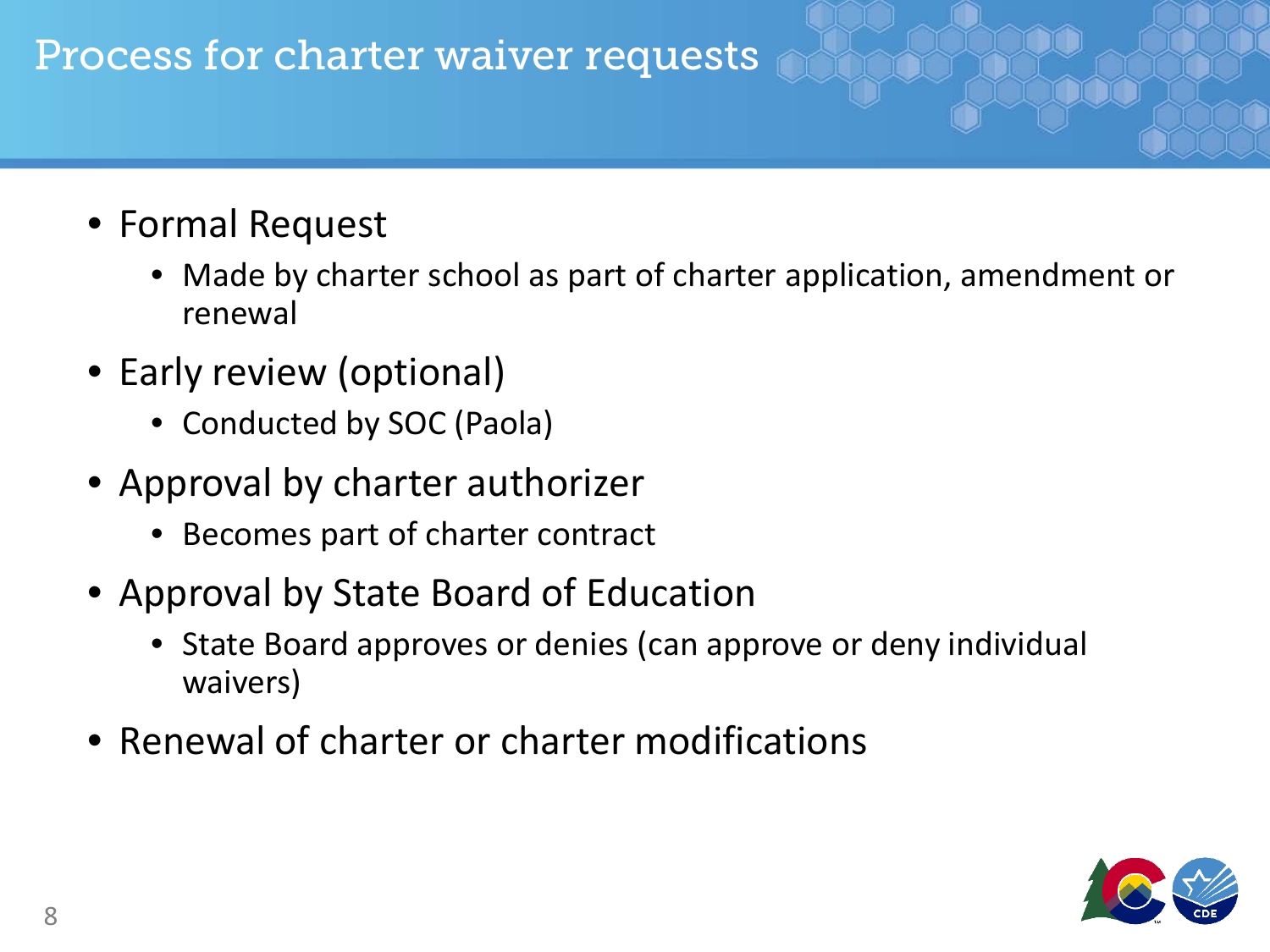## New Activity from the Past Few Years

- Waivers that were not granted by the State Board
	- School readiness data reporting, PERA
	- The State Board has the discretion to approve or deny any waivers
- What waiver replacement plans have had questions specifically around how the school meets intent?
	- Licensure (Highly Qualified vs. CO ESSA Plan)
	- School Readiness (valid readiness assessment within 60 days that is used to develop an ILP for a student vs. curriculum taught)
	- Evaluation Intent of 191 (annual evaluation by a trained administrator using an established rubric and basing a part of an evaluation on student achievement and using the evaluation to inform employment decisions)
- Each year, some legislation may be called out as un-waivable
	- Posting waivers, parental consent
- Some waivers are no longer automatic
	- Calendar, gifts/grants/donations policy, procurement

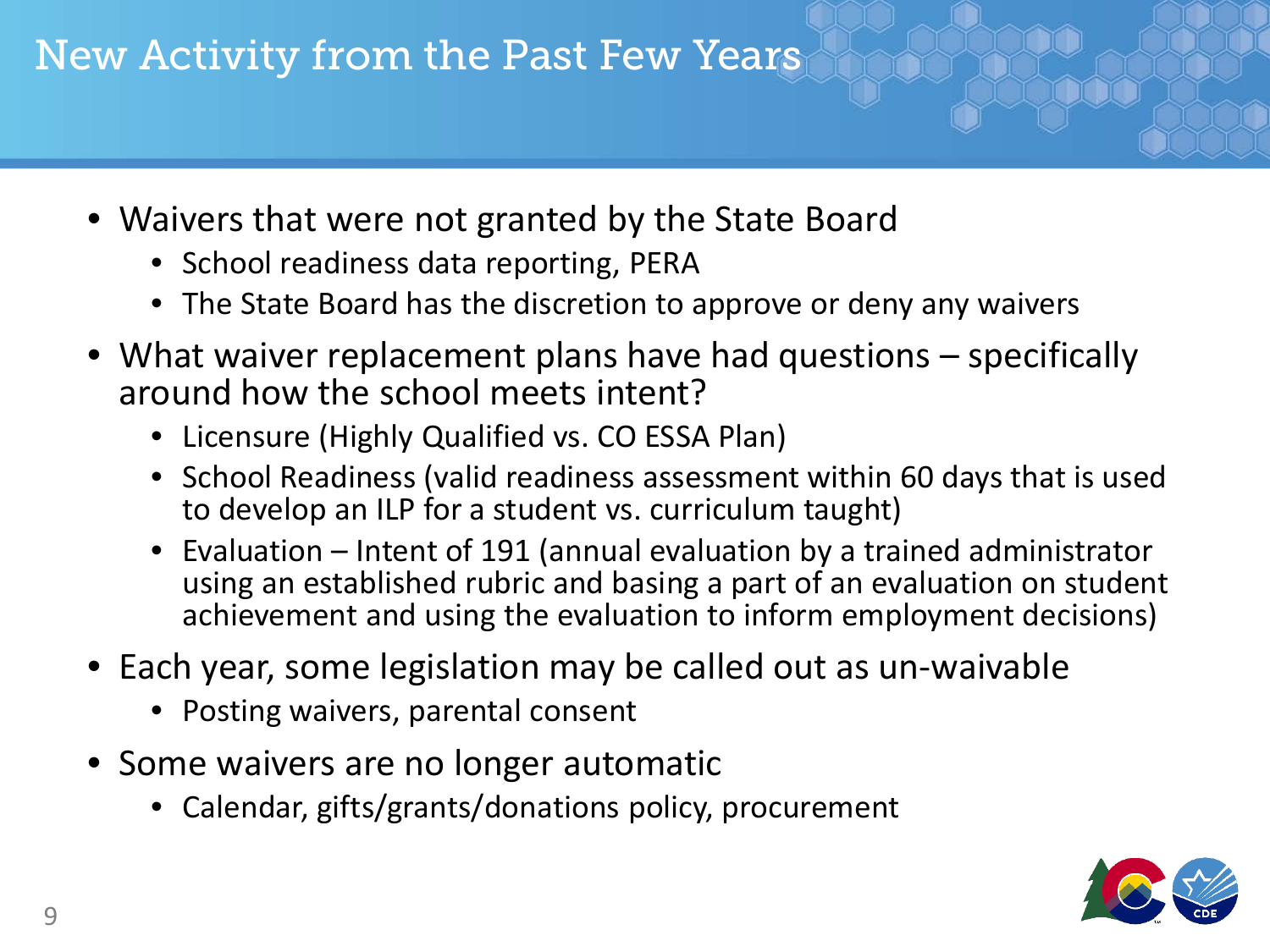## Let's look at an example

| COLORADO<br><b>Department of Education</b><br>201 East Colfax Avenue<br>Denver, CO 80203-1799                                                                                                                                                                                                                              |  |
|----------------------------------------------------------------------------------------------------------------------------------------------------------------------------------------------------------------------------------------------------------------------------------------------------------------------------|--|
| <b>MFMO</b>                                                                                                                                                                                                                                                                                                                |  |
| To:<br><b>State Board of Education</b><br>From: Schools of Choice Unit, CDE<br>Re: A charter waiver request submitted by the Colorado Charter School Institute on behalf of AXIS<br><b>International Academy</b><br>Date: January 9, 2019                                                                                  |  |
| The following information is provided in support of the charter waiver request submitted by the Colorado<br>Charter School Institute on behalf of AXIS International Academy pursuant to C.R.S. 22-30.5-104. The State<br>Board has been asked to approve this request at its January meeting.                             |  |
| The Colorado Charter School Institute approved a charter contract for AXIS International Academy that is<br>effective until June 30, 2022. The charter contract term is for a period of three years. AXIS<br>International Academy requests the following non-automatic waivers:                                           |  |
| • C.R.S. 22-2-112(1)(q)(l) Commissioner - duties;<br>• C.R.S. 22-9-106 Local boards of education - duties - performance evaluation system -<br>compliance - rules;<br>• C.R.S. 22-32-109(1)(n)(l) Board of education - specific duties - school calendar;                                                                  |  |
| $C.R.S. 22-32-109(1)(n)(II)(A)$ Board of education - specific duties - teacher-pupil contact<br>$\bullet$<br>hours;<br>• C.R.S. 22-32-109(1)(n)(ll)(B) Board of education - specific duties - district calendar;<br>• C.R.S. 22-7-1014(2)(a) Preschool individualized readiness plans - school readiness -<br>assessments: |  |
| • C.R.S. 22-63-103(10) Definitions substitute teacher and qualifications;<br>C.R.S. 22-63-201 Employment - license required - exception;<br>. .<br>C.R.S. 22-63-202 Employment contracts - contracts to be in writing - duration - damage<br>$\bullet$<br>provision - repeal;                                              |  |
| • C.R.S. 22-63-203 Probationary teachers - renewal and nonrenewal of employment contract;<br>C.R.S. 22-63-203.5 Non-probationary portability;<br>. .<br>• C.R.S. 22-63-205 Exchange of teachers - exchange educator intern authorization; and<br>C.R.S. 22-63-206 Transfer - compensation.                                 |  |

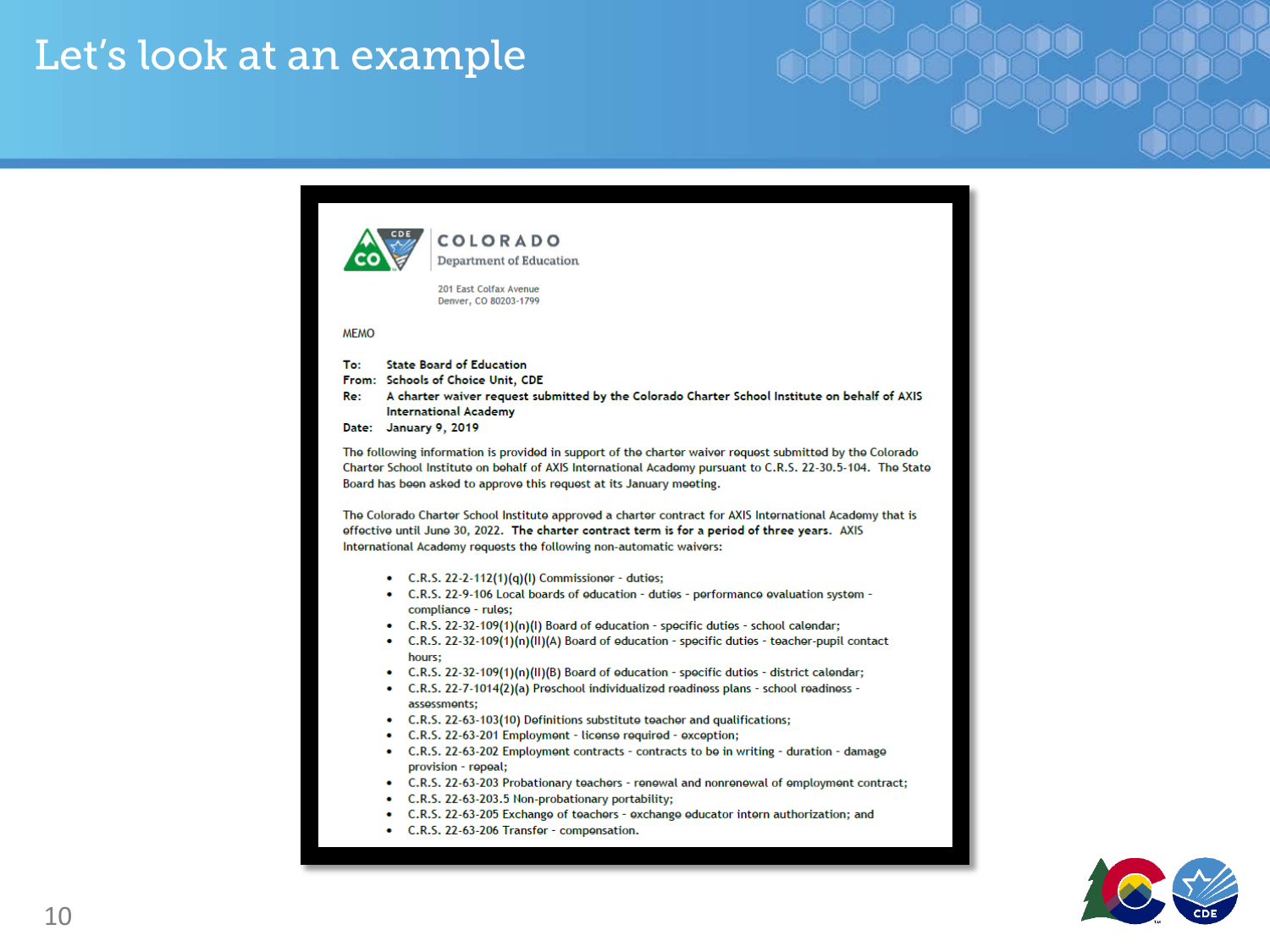## Public Notice – Posting of waivers

| <b>QUICK</b><br><b>LINKS</b>                                                                                     | <b>FINANCIAL TRANSPARENCY</b>                                                                                                                                                                                                                                                                                                                                                                       |  |
|------------------------------------------------------------------------------------------------------------------|-----------------------------------------------------------------------------------------------------------------------------------------------------------------------------------------------------------------------------------------------------------------------------------------------------------------------------------------------------------------------------------------------------|--|
| <b>HOME</b><br><b>COMPASS MONTESSORI</b><br><b>NUCATION FOUNDATION</b><br><b>FUND. ISING EVENTS</b>              | Financial<br>Transparency<br>MONTESSORI SCHOOL                                                                                                                                                                                                                                                                                                                                                      |  |
| <b>PTSA</b><br><b>COMPASS LUNCH F. GRAM</b>                                                                      | Required Financial Transparency<br>Colorado Revised Statutes, 22-44-304<br>(Commencing July 1, 2018)                                                                                                                                                                                                                                                                                                |  |
| <b>FINANCIAL TRANSPARENCT</b><br><b>COMPASS COMMUNICATIONS</b><br><b>COMPASS BOARD</b><br><b>COMPASS LIBRARY</b> | • Compass Montessori Board Adopted Budgets<br><b>Compass Montessori Financial Audits</b><br><b>Charter School Salary Schedules</b><br>State and District Waivers Received by Compass Montessori School with Standardized Description and Rational<br><b>Automatic Waivers for Charter Schools</b>                                                                                                   |  |
| <b>CONTEQYMENT</b><br><b>DONATE NOW!</b>                                                                         | <b>Federal Form 990</b><br>- Link to Jefferson County School District Financial Transparency Webpage<br>• Link to Public Financial Transparency Website                                                                                                                                                                                                                                             |  |
| <b>VOLUNTEER</b><br>$\mathbb{F}$<br><b>COMPASS ATHLETICS</b><br>b b                                              | Disclaimer: Please consider the context when evaluating financial transactions. Some transactions may appear improper on the<br>surface but are perfectly normal and justifiable when placed in the proper context. We welcome your questions regarding our<br>financial transactions or records.                                                                                                   |  |
| <b>PHOTO GALLERIES</b><br><b>ALUMNI</b>                                                                          | Compass Montessori has two campuses that are governed by one Board of Directors and authorized by Jefferson County<br>Schools. Each campus is a separate entity and has its own separate charter school agreement with Jeffco Public Schools. Jeffco<br>Public Schools provides both Compass schools with all financial services including A/P, cash receipts, payroll, and financial<br>reporting. |  |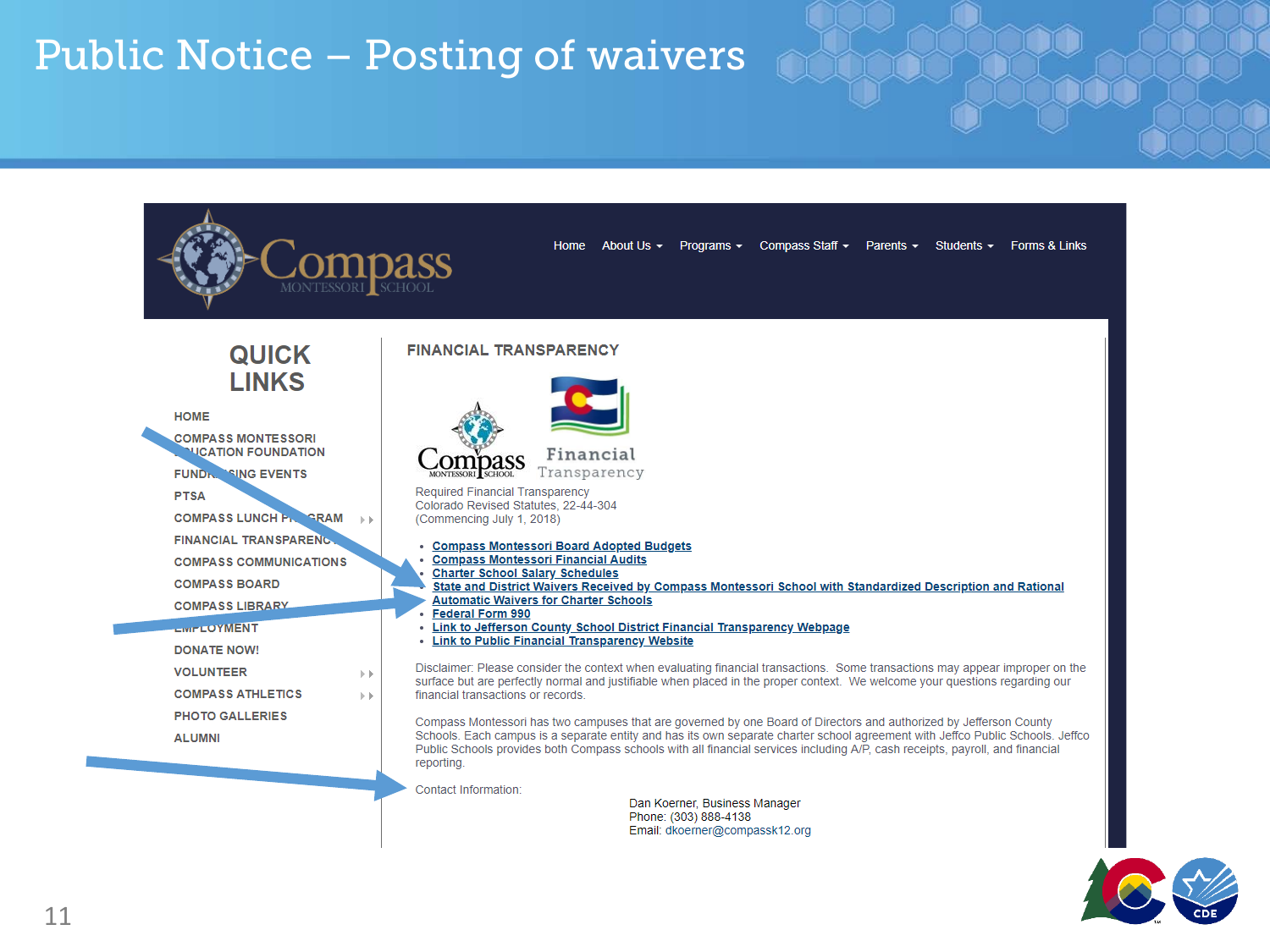#### Resources

- CDE's waiver webpage (<https://www.cde.state.co.us/cdechart/waivers>)
	- List of automatic waivers
	- List of charter schools and what waivers they have
	- Waiver guidance document
	- Sample cover sheet
	- Sample rationale and replacement plans
- Colorado State Board of Education's BoardDocs ([https://www.boarddocs.com/co/cde/Board.nsf/Public\)](https://www.boarddocs.com/co/cde/Board.nsf/Public)
- Colorado League of Charter Schools
- Legal counsel
- Other charter school peers